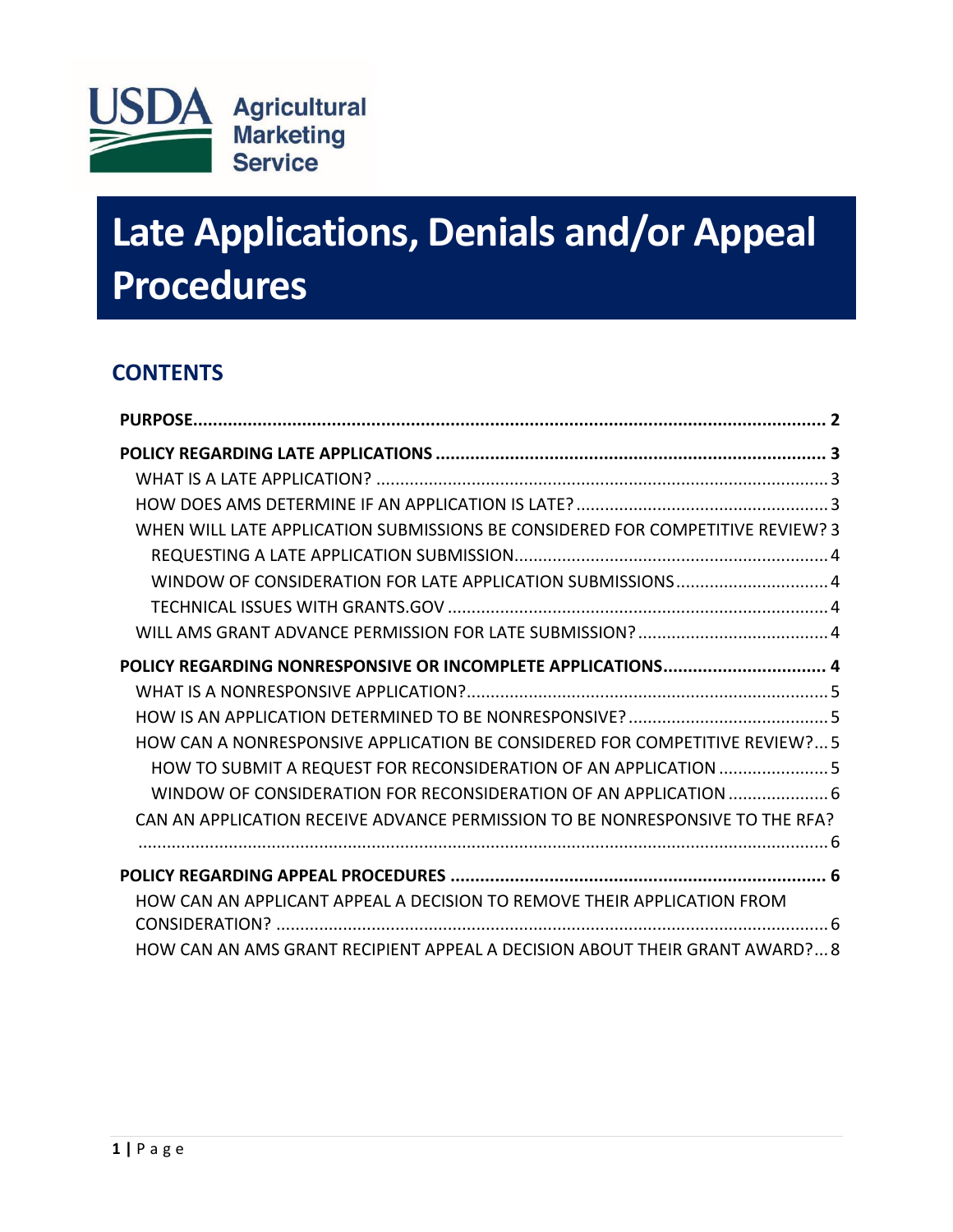# **PURPOSE**

This document provides information on the U.S. Department of Agriculture (USDA) Agricultural Marketing Service's (AMS) policies related to the submission of late and/or nonresponsive grant applications. These policies apply to grant applications that are:

- 1. submitted late, nonresponsive, and/or rejected during the initial qualification screening,
- 2. not selected for an award during the administrative review, or
- 3. dissatisfied with a post-award administrative decision.

Incomplete applications or unjustified dissatisfaction with a post award decision does not constitute grounds for an appeal.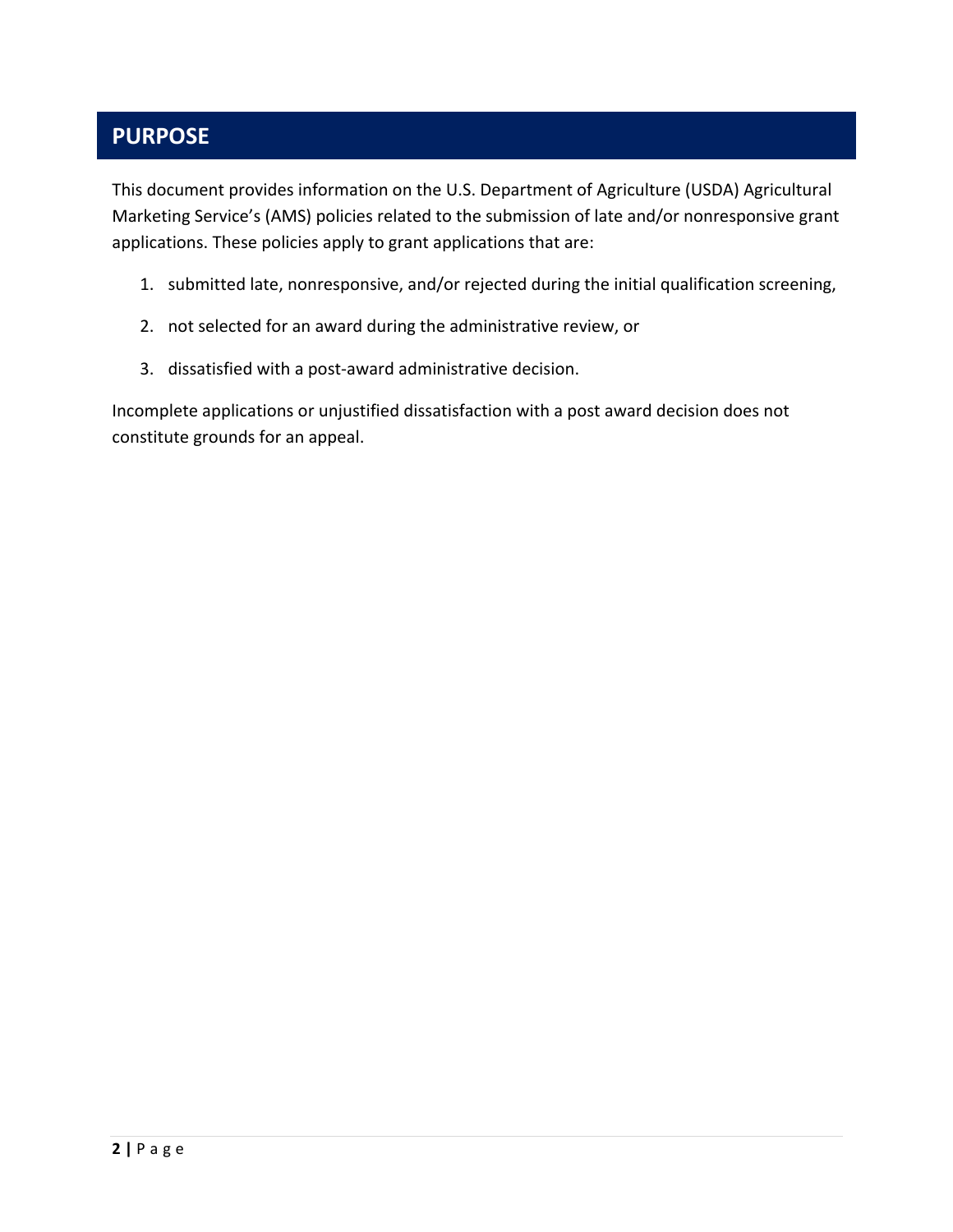# <span id="page-2-0"></span>**POLICY REGARDING LATE APPLICATIONS**

Grant applications must be submitted on time, through the means published in the corresponding Request for Applications(RFA). The RFA cover page lists the application due date and time. The *Program Solicitation Information* and *Submission Date and Time* section provide additional information. AMS encourages applicants to submit their applications well in advance of the posted due date.

AMS will NOT consider applications submitted after the specified due date unless the applicant provides documentation of an extenuating circumstance that prevented their timely submission of the grant application. Extenuating circumstances are defined as a catastrophic incident or a technical issue related to government systems (e.g., a Grants.gov outage or malfunction).

**Catastrophic incident**, as defined by [6 U.S.C.](http://uscode.house.gov/view.xhtml?req=(title:6%20section:311%20edition:prelim)%20OR%20(granuleid:USC-prelim-title6-section311)&f=treesort&edition=prelim&num=0&jumpTo=true#substructure-location_3) 311(3), means any natural disaster, an act of terrorism, or other man-made disasters that results in extraordinary levels of casualties or damage or disruption severely affecting the population (including mass evacuations), infrastructure, environment, economy, national morale, or government functions in an area.

**Technical issue**, in a case where there is a technical issue with Grants.gov, the applicant has to obtain a Grants.gov helpdesk case number by contacting Grants.gov's Applicant Support group and work with the group to validate the technical issue that prevented the timely submission of the grant application.

# <span id="page-2-1"></span>**WHAT IS A LATE APPLICATION?**

A late application is any grant application submitted or resubmitted after the application due date and time listed in the RFA.

## <span id="page-2-2"></span>**HOW DOES AMS DETERMINE IF AN APPLICATION IS LATE?**

Grants.gov attaches a date and time stamp to the application when it is electronically submitted.

Most AMS grant programs have a deadline of 11:59 p.m. Eastern Time. An application is considered on time when submitted at or before 11:59 p.m. Eastern Time on the specified closing date. It is late when submitted at or after 12:00 (midnight) Eastern Time on the day following the specified closing date.

## <span id="page-2-3"></span>**WHEN WILL LATE APPLICATION SUBMISSIONS BE CONSIDERED FOR COMPETITIVE REVIEW?**

AMS will consider grant applications that were not submitted by the deadline on a case-by-case basis. AMS will only accept late applications if the applicant has documented evidence of extenuating circumstances or technical issues that have prevented the timely submission of an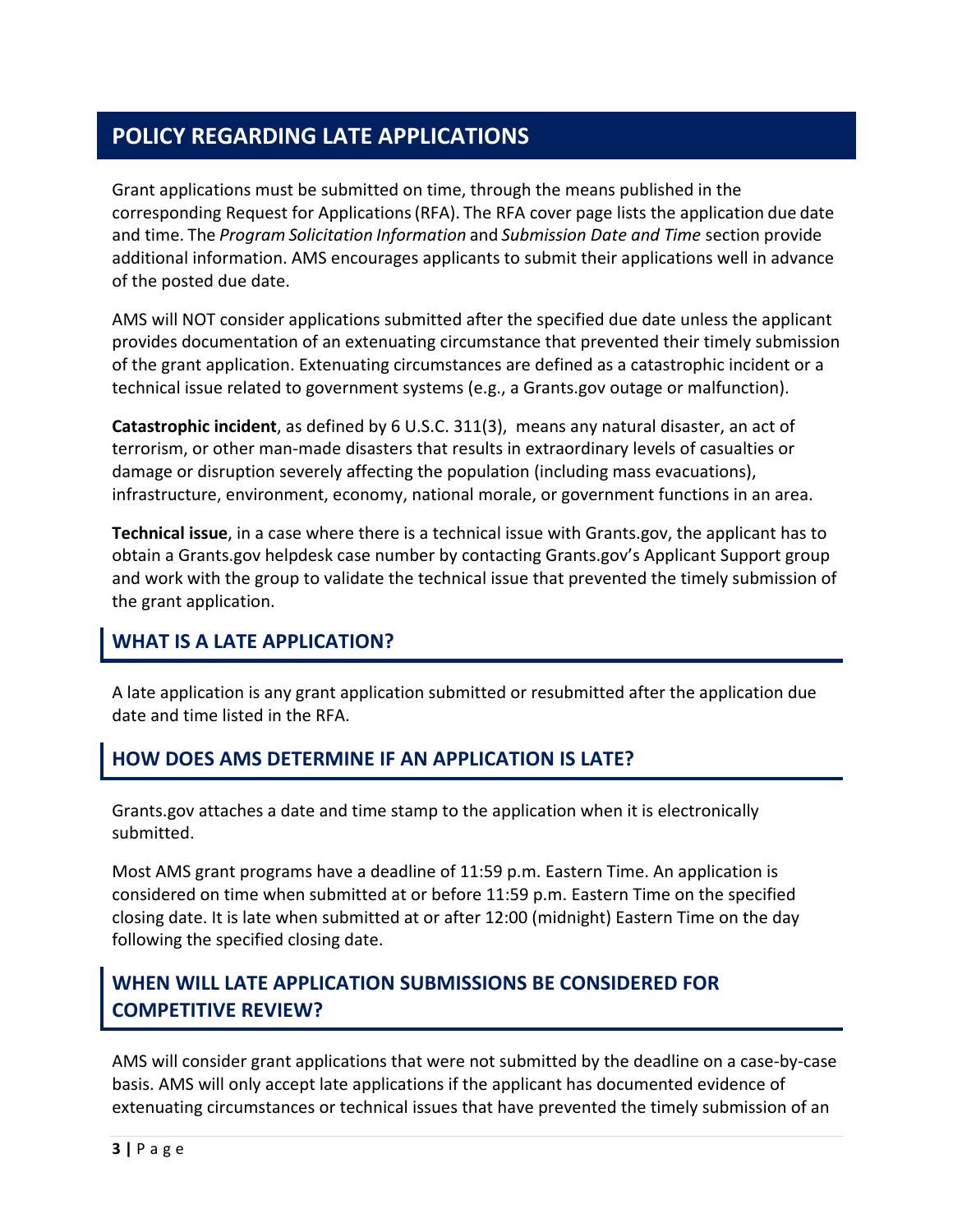application. Documentation could include screenshots or emails from helpdesks documenting system access problems.

#### <span id="page-3-0"></span>**REQUESTING A LATE APPLICATION SUBMISSION**

After the grant application submission due date has passed, applicants should contact the email address listed under the *Agency Contacts* section of the RFA to request a late application submission. All requests must be submitted by letter and signed by the organization representative.

*Applicants must provide documentation to substantiate their extenuating circumstance claim*. The applicant letter must include the reason for missing the deadline, and demonstrable evidence of an extenuating circumstance. Once AMS receives the documentation, AMS will follow its appeal procedures and inform applicants of its decision. If an applicant does not submit documentation to substantiate their claim, AMS will not consider the request.

#### <span id="page-3-1"></span>**WINDOW OF CONSIDERATION FOR LATE APPLICATION SUBMISSIONS**

Requests to consider late grant applications for a competitively reviewed RFA must be received by AMS within **2 weeks (14 calendar days)** of the published application due date to be considered for the applicable competitive review under this late policy. Requests received after that time will not be considered.

#### <span id="page-3-2"></span>**TECHNICAL ISSUES WITH GRANTS.GOV**

Applicants must follow the directions in the RFA (*Grants.gov Application Submission and Receipt Procedures and Requirements* section) to ensure the timely submission of a grant application. AMS will investigate reports of technical issues with Grants.gov on a case-by-case basis once it confirms a documented extenuating circumstance.

*NOTE:* Problems with computer systems at the applicant organization, Adobe compatibility settings issues, failure to follow instructions in the RFA, or failure to complete required registrations(e.g., Grants.gov, Sams.gov, UEI Number, etc.) by the submission deadline are NOT considered government system issues and do not constitute grounds for an appeal. The RFA explains the time required to complete these registration requirements.

#### <span id="page-3-3"></span>**WILL AMS GRANT ADVANCE PERMISSION FOR LATE SUBMISSION?**

<span id="page-3-4"></span>No. AMS will not grant advanced permission to submit an application after the application due date.

# **POLICY REGARDING NONRESPONSIVE OR INCOMPLETE APPLICATIONS**

Grant applications must include all required documents and information requested in the corresponding Request for Applications(RFA). Required documents and information are listed in the *Application and Submission Information* section of each RFA. When an applicant submits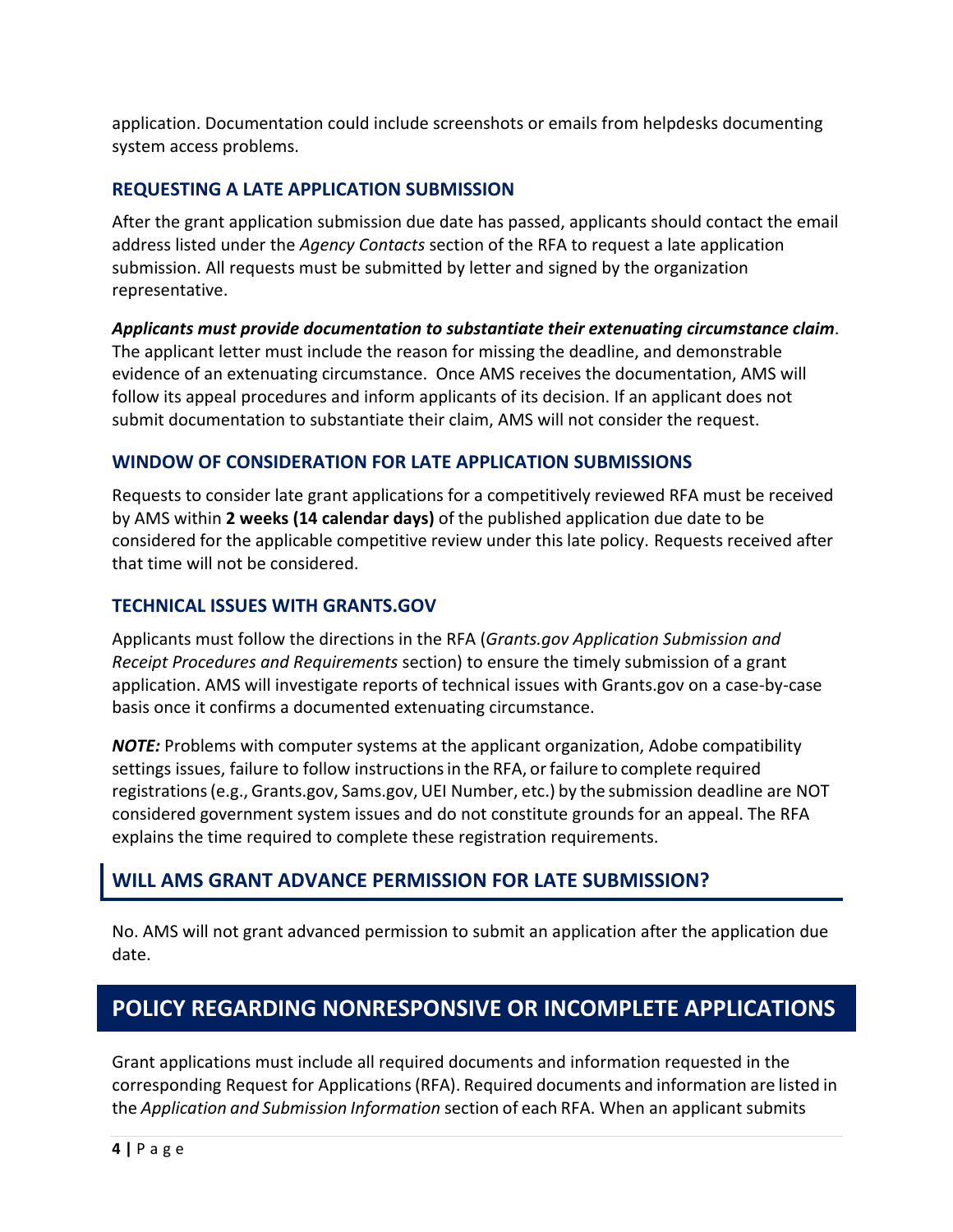duplicate applications before the application due date, AMS will accept the last validated application that is electronically submitted through Grants.gov as the final submission.

AMS will decline to consider any grant application submitted for competitive review and considered nonresponsive to the requirements in the RFA unless the applicant justifies how the application's contents and documents meet the RFA requirements. AMS will not accept required documents or attachments after the application deadline.

## <span id="page-4-0"></span>**WHAT IS A NONRESPONSIVE APPLICATION?**

Grant applications are considered nonresponsive when they do not meet the requirements listed in the RFA, including, but not limited to: aligning with the legislative purpose of the program, being an eligible applicant, submitting the application to the correct grant program; and/or providing all required documents and information. Incomplete applications are also considered nonresponsive due to missing information, documents, or attachments.

## <span id="page-4-1"></span>**HOW IS AN APPLICATION DETERMINED TO BE NONRESPONSIVE?**

AMS performs an initial qualification screening of all applications submitted by the application deadline to determine whether the content responds to the RFA. This includes verifying that all required documents and attachmentsin the *Application and Submission Information* section of the RFA are part of the application package, and that the application was submitted to the correct grant program.

## <span id="page-4-2"></span>**HOW CAN A NONRESPONSIVE APPLICATION BE CONSIDERED FOR COMPETITIVE REVIEW?**

AMS will consider grant applications that were determined nonresponsive due to extenuating circumstances on a case-by-case basis depending on the applicant's explanation and documentation. *Extenuating circumstances* are catastrophic incidents as defined by [6 U.S.C.](http://uscode.house.gov/view.xhtml?req=(title:6%20section:311%20edition:prelim)%20OR%20(granuleid:USC-prelim-title6-section311)&f=treesort&edition=prelim&num=0&jumpTo=true#substructure-location_3)   $311(3)$  or validated technical issues on the side of the government which prevented applicants from applying by the posted due date (e.g., a Grants.gov outage or malfunction).

*NOTE:* Problems with computer systems at the applicant organization, Adobe compatibility settings issues, failure to follow instructions in the RFA, or failure to attach documents to the application package correctly are not considered system issues.

#### <span id="page-4-3"></span>**HOW TO SUBMIT A REQUEST FOR RECONSIDERATION OF AN APPLICATION**

If an applicant receives notification that their grant application will not be considered for competitive review and they would like to that decision to be reconsidered, the applicant should contact the email address listed in the *Agency Contacts* section of the RFA. All requests must be submitted in writing and include the information below:

• Grant Program Name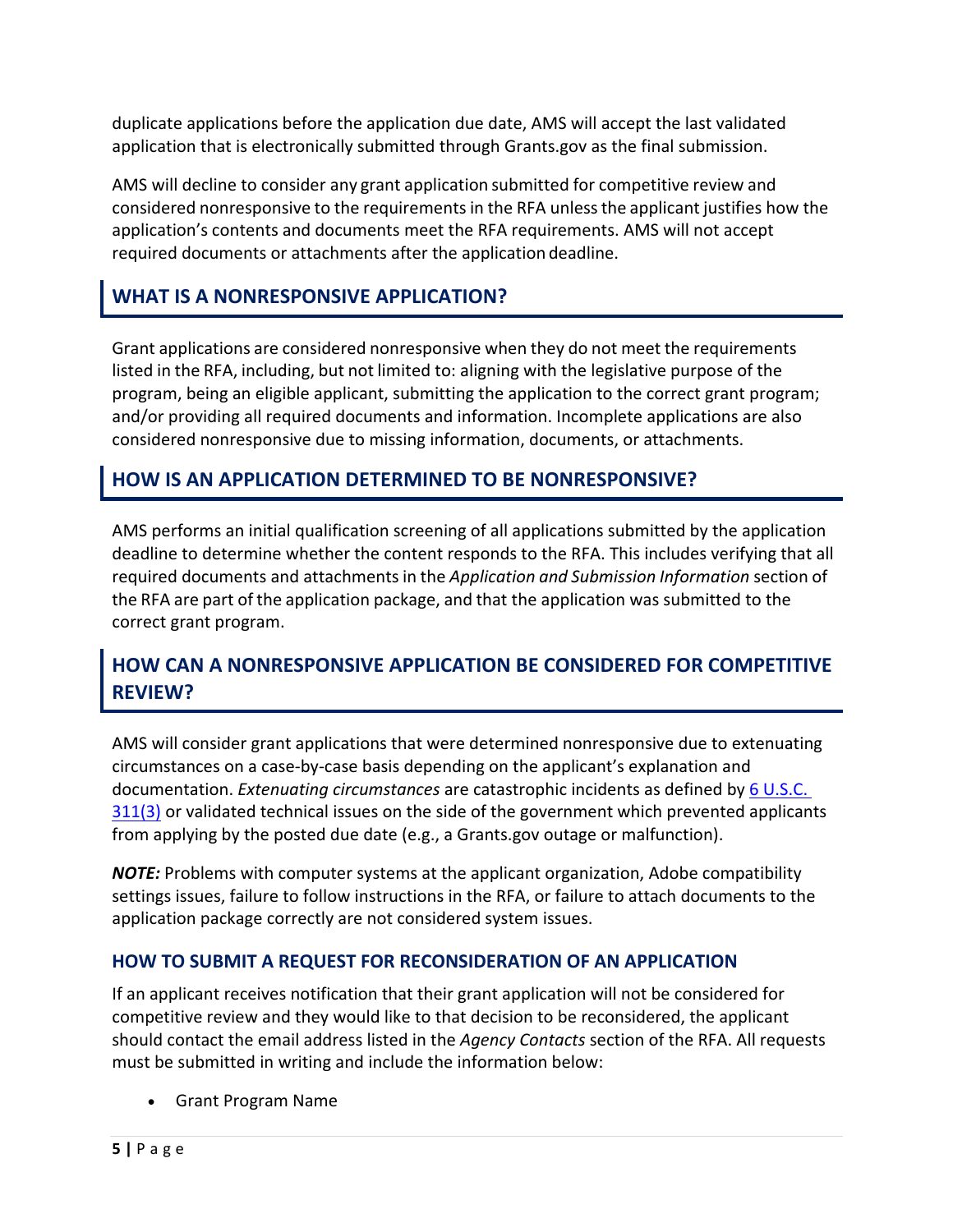- Application Number
- Grants.gov Number
- Applicant Point of Contact Responsible for the Appeal
- Project Title
- Justification for reconsideration
- Documentation substantiating applicant's claim of an extenuating circumstance

Once AMS receives the request and associated documentation, AMS will follow its review procedures. The applicant will be informed of the results of the review. If documentation is not submitted that substantiates the applicant's claim, AMS will not consider the request.

#### <span id="page-5-0"></span>**WINDOW OF CONSIDERATION FOR RECONSIDERATION OF AN APPLICATION**

Requests to reconsider grant applications deemed nonresponsive to the RFA must be received by AMS within **2 weeks (14** calendar **days)** of the receipt of the application's declination letter to be reconsidered for the applicable competitive review under this nonresponsive policy. If documentation is submitted that substantiates applicant's claim after the deadline above, AMS will not consider the request.

## <span id="page-5-1"></span>**CAN AN APPLICATION RECEIVE ADVANCE PERMISSION TO BE NONRESPONSIVE TO THE RFA?**

<span id="page-5-2"></span>No. AMS will not grant advanced permission to submit an application that is nonresponsive to the RFA.

# **POLICY REGARDING APPEAL PROCEDURES**

## <span id="page-5-3"></span>**HOW CAN AN APPLICANT APPEAL A DECISION TO REMOVE THEIR APPLICATION FROM CONSIDERATION?**

If AMS rejects an applicant's grant application during the initial qualification screening or the administrative review, the applicant may file an appeal for reconsideration. To file an appeal, the applicant should contact the email address listed under "Agency Contact" section of the RFA and provide additional documentation to be considered.

#### *1) Late, Non-Responsive, or Rejected application During the initial Qualification Screening*

- a) To file an appeal, applicants must email AMS within 14 calendar days of the application deadline or receipt of the written rejection email, as demonstrated through the time stamp on the email. AMS strictly enforces this deadline and will not grant extensions. The request must contain:
	- i) Grant Program name,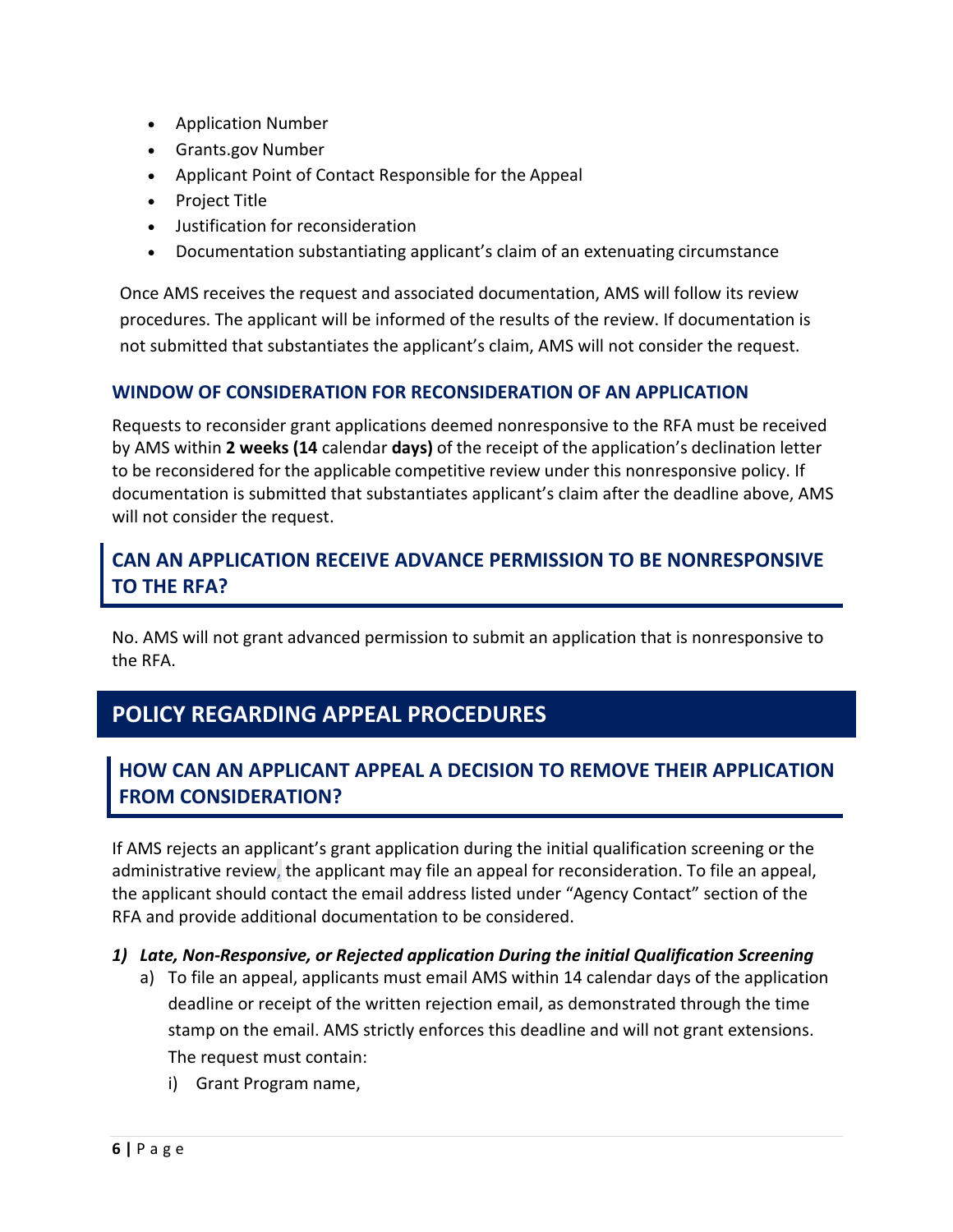- ii) Application number,
- iii) Grants.gov number,
- iv) Their name and email, or the name and email of the person responsible for the appeal,
- v) The project title,
- vi) A detailed statement describing their reason for filing an appeal, and
- vii) Fact-based statements and reasoning to support their appeal.
- b) The Team Lead will review the information and request additional information from the applicant and consult with Branch Chief and/or Division Director.
- c) AMS will send a written decision to the applicant within 15 business days. The decision will either grant or deny the appeal.
- d) The Branch Chief or Division Director decision serves as the final agency decision.

If AMS approves the appeal to submit an application, the approval does not guarantee a funding award. The approval only indicates that AMS will consider the application for review.

#### *2) Not Selected for an Award During the Administrative Review*

- a) If AMS declines an applicant's award, the applicant may request an informal discussion to clarify the declination decision with the Team Lead or Branch Chief.
- b) If the applicant is dissatisfied with AMS' explanation, the applicant may appeal by emailing a letter addressed to the Division Director no later than 14 calendar days from after the declination notice. AMS strictly enforces this deadline and will not grant extensions. The letter must:
	- i) Include a copy of the adverse determination,
	- ii) Identify the issue(s) in dispute,
	- iii) Contain a full statement of the applicant's position with respect to their issue(s), including pertinent facts, supportive reasoning, and documentation to support their claim.

AMS will **not** consider any new application information that would not have been available at the time the application was submitted.

- c) The Director will review the appeal information and communicate the decision within 15 business days of receiving the appeal letter. If the appellant believes the Division made a substantive or procedural error in the decision, the appellant may submit a second appeal request for further review by the Deputy Administrator. The applicant must submit additional facts or evidence to support their position and justify the request for additional review.
- d) If the same appeal is submitted twice without additional facts or support evidence, AMS will deny the repeated appeal.
- e) The Deputy Administrator or designee will provide the final review regarding the appeal